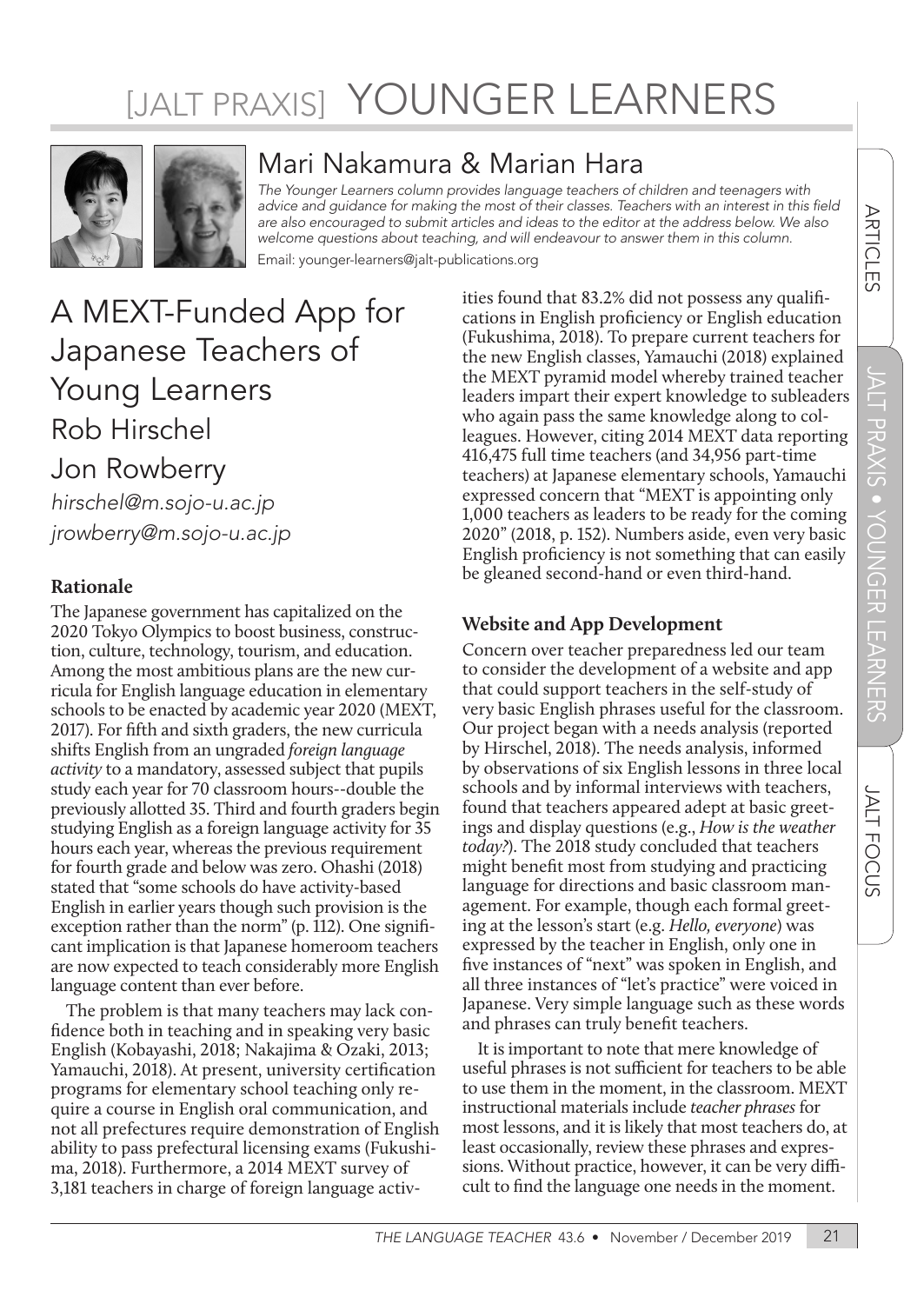A further issue to consider is that many elementary school English lessons are taught by a Japanese Homeroom Teacher (HRT) in collaboration with an international Assistant Language Teacher (ALT). One concern in such team-teaching situations is that when the ALT makes an English contribution, the HRT, for ease of comprehension (or simply out of habit) may inadvertently sabotage comprehensible input by promptly giving a Japanese translation (Shino, 2019). This situation could possibly be remedied by having a set of go-to classroom phrases which the ALT can be reasonably confident that the HRT will understand.

With the above goals in mind, our team has developed a website and companion app that is free of charge and provides users with language in context that they can practice with several types of exercises. Technological limitations and finite resources have necessarily restricted the types of content that can be offered, but we hope that teachers nevertheless find these resources useful. Some of the key features are described below.

#### *Animated Videos of Language in Context*

The lesson modules in the first section of the app present useful classroom language in context via animated videos. "Miho, please come here";



"Please guess"; "Let's begin"; and "What is *enpitsu* in English?" are some of the many target phrases and patterns covered.

#### *Target Language Cloze Tasks*

Users manipulate the target language presented in videos by dragging and dropping the words into the correct positions. Users can return to the video at any point to hear the language again. When checking answers, users are shown green checks for correct answers and red x marks for incorrect answers. Each activity can be attempted multiple times.



#### *Elicitation Activities*

Elicitation activities require users to translate the target language from Japanese to English, listen to the model answer, and repeat after the model.

| 英語で下記の文章を言ってください。<br>皆さん、立ってください。 | Model:<br>Everyone, please<br>stand up. |
|-----------------------------------|-----------------------------------------|
| 英語で下記の文章を言ってください。<br>並んでください。     | Model: Please<br>make lines.            |
|                                   |                                         |

 $\bigcirc$ 

#### *Shadowing Activities*

Shadowing activities focus on the target language for different classroom contexts. Teachers first practice with a recorded model and text. They subsequently shadow the audio without textual support.

#### *Vocabulary Development*

Several sections present useful vocabulary along with audio models. The content includes everyday items, timetables, numbers, school subjects, and dates. In addition to basic practice in memory retrieval



and pronunciation, there is content provided in question and answer format, in practice translation exercises for phrases and short sentences, and in listening comprehension quizzes.

#### *Fluency Building*

Available for the website (but not for the App) is a fluency building task that prompts users to speak in English, records the user's answer, and automatically plays a model response. The user then can listen to their answer and self-assess their response.

#### **Limitations**

One concern is that the activities may appear to suggest that there is only one correct English expression in a particular context. For example, "Please make lines" could just as easily be conveyed by "line up, let's make lines" or any number of permutations. The target audience, however, are teachers with minimal English proficiency, and so we have decided to present just one expression for clarity and simplicity.